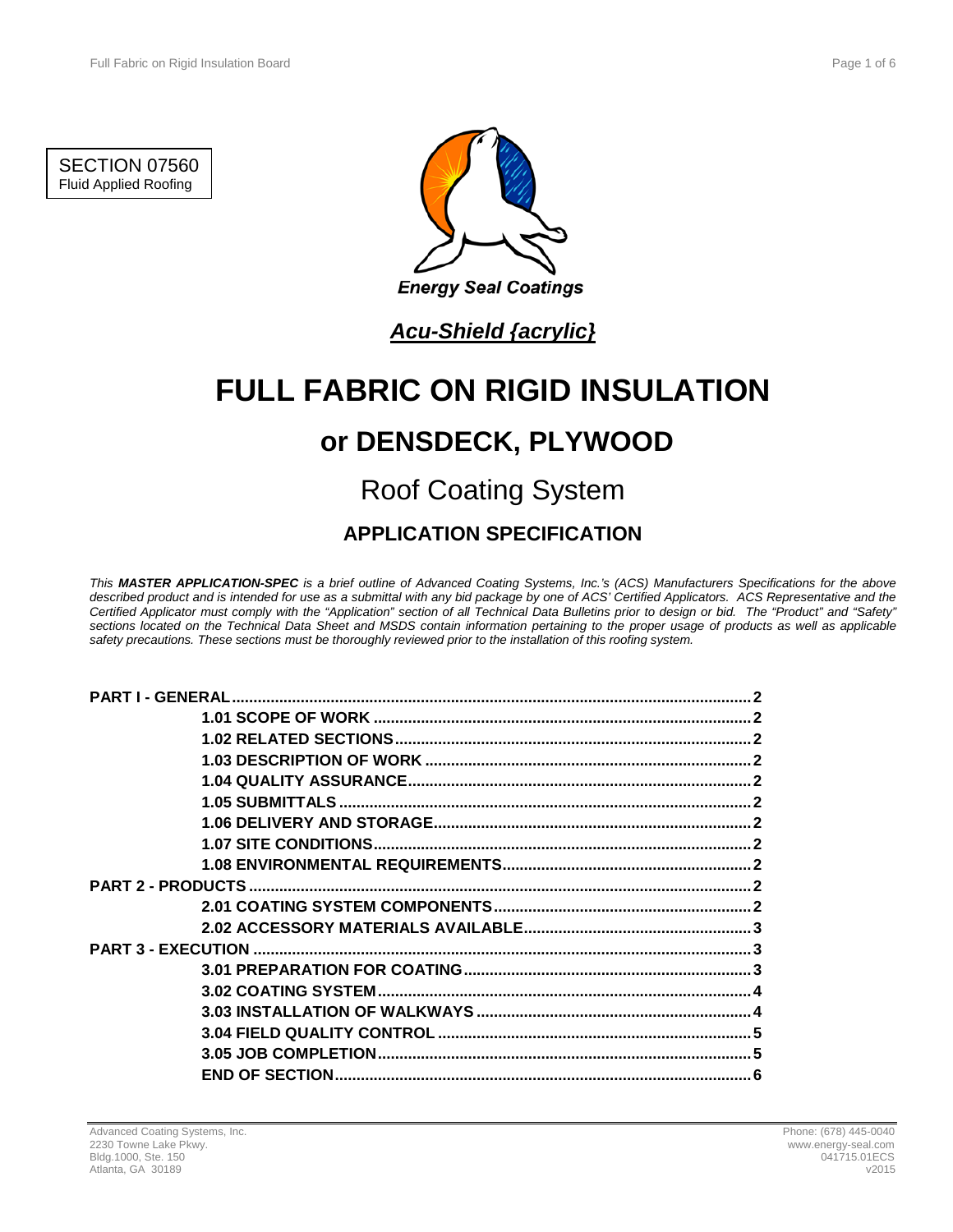#### **PART I - GENERAL**

### **1.1 1.01 SCOPE OF WORK**

A. Furnish all labor, materials, tools and equipment necessary for the installation of Energy Seal Coatings<sup>®</sup> including accessory items subject to the general **1.07 SITE CONDITIONS** provisions of the contract.

#### **1.2 1.02 RELATED SECTIONS**

A. See: Warranty Request Form, Warranty Example, Technical Data Sheets, & MSDS

### **1.3 1.03 DESCRIPTION OF WORK**

- A. Entire roof system to be restored.
- B. Gutters to be rust-proofed and/or waterproofed (optional).
- C. Mechanical equipment, vents and ductwork to be rustproofed and/or waterproofed (optional).
- D. Skylights may be sealed and/or waterproofed (optional).
- E. Adjoining walls and copings to be waterproofed (optional).

#### **1.4 1.04 QUALITY ASSURANCE**

- A. ACS Ten (10) Year Warranty covering material shall be issued within thirty (30) days of final payment.
- B. This roofing system must be installed by an Authorized Roofing Applicator in compliance with written Application Specifications as approved by ACS Technical Services. There must be no deviations without the **PRIOR WRITTEN APPROVAL** of ACS Technical Services. Upon completion of the installation, an inspection will be conducted by a ACS Representative to ascertain that the roofing system has been installed according to ACS published Master Application Specifications and details applicable at the time of bid.
- C. Provide written proof of required licenses, insurance and permits prior to job start-up.
- D. Provide copy of Approved ACS Warranty Request Form Application, submitted by the Contractor.

#### **1.5 1.05 SUBMITTALS**

- A. Samples (optional): Provide two (2) 1"x 2" (2.5cm x 5.0cm) samples of the system to be installed. 5.0cm) samples of the system to be installed.
- B. Installation Procedures: Submit additional and specific **2.1 2.01 COATING SYSTEM COMPONENTS** procedures unique to the project by addendum.
- C. Product Data: Submit all product data with physical properties, requirements for preparation, limitations and application rates.

#### **1.6 1.06 DELIVERY AND STORAGE**

- A. Deliver coating materials and accessories in manufacturer's original protective containers with labels intact and legible. Comply with manufacturer's published instructions for storage and handling.
- B. Store materials in dry protected areas and on clean raised platforms with securely anchored weather protective covering.
- C. Store flammable products away from spark or open flame.
- D. Store coating materials at a minimum of 50°F (10°C) prior to use or as otherwise recommended by the manufacturer. Protect materials from freezing. Protect

materials from prolonged exposure to temperatures exceeding 105°F (40.6°C).

E. Contaminated and Damaged Materials: Remove damaged or contaminated materials from site and dispose of in accordance with local, State and Federal regulations.

- A. EXAMINATION OF EXISTING CONDITIONS: Contractor shall examine substrate for conditions that might detrimentally affect the application of Energy Seal Coatings<sup>®</sup> and shall report all unsatisfactory conditions to ACS and will not proceed until these conditions have been corrected.
- B. ALL WARRANTIES REQUIRE AN INFRARED SCAN AND THE REPLACEMENT OF ALL WET ROOFING MATERIALS, PRIOR TO SYSTEM APPLICATION.
- C. Commencing work implies acceptance of existing condition, by contractor, as satisfactory to the outcome of this work.
- D. Air intake vents, blowers, air conditioning units and evaporative coolers shall be disconnected or otherwise modified to prevent fumes from entering into the building or from contaminating the roof surface with condensate water or exhaust gases.

#### **1.8 1.08 ENVIRONMENTAL REQUIREMENTS**

- A. Proceed with coating work only when weather conditions comply with ACS recommendations and other current published data and MSDS information. Do not exceed temperature limitations recommended by ACS.
- B. Owner may occupy the premises during the entire period of the roof retrofit. Cooperate with Owner's Representative during application operations to minimize conflict, and to facilitate continued use of the facility.
- C. Coordinate scheduling with the Owner in order to relocate or protect vehicles, building occupants and building contents from damage during application operations.

### **2 PART 2 - PRODUCTS**

- A. Approved Manufacturer
	- 1. Energy Seal Coatings<sup>®</sup> by ACS
	- 2. Approved Equal
	- 3. See Product Data Sheet for specific details.
- B. **[Acu-Shield](http://www.energy-seal.com/UserDyn/ACS/pdfs/acu-shield.pdf)**™ is a single component, water-based, 100% acrylic elastomeric coating. Performance Values: Acu-Shield™

| PHYSICAL                               | <b>TYPICAL VALUE</b> |  |
|----------------------------------------|----------------------|--|
| <b>PROPERTY</b>                        |                      |  |
| <b>Tensile Strength</b>                | 254 psi min.         |  |
| Elongation                             | 465 %                |  |
| Viscosity                              | 115-120 KU           |  |
| Solar Reflectance                      | 0.89                 |  |
| <b>Thermal Emittance</b>               | 0.89                 |  |
| <b>SRI</b><br>(solar reflective index) | 113                  |  |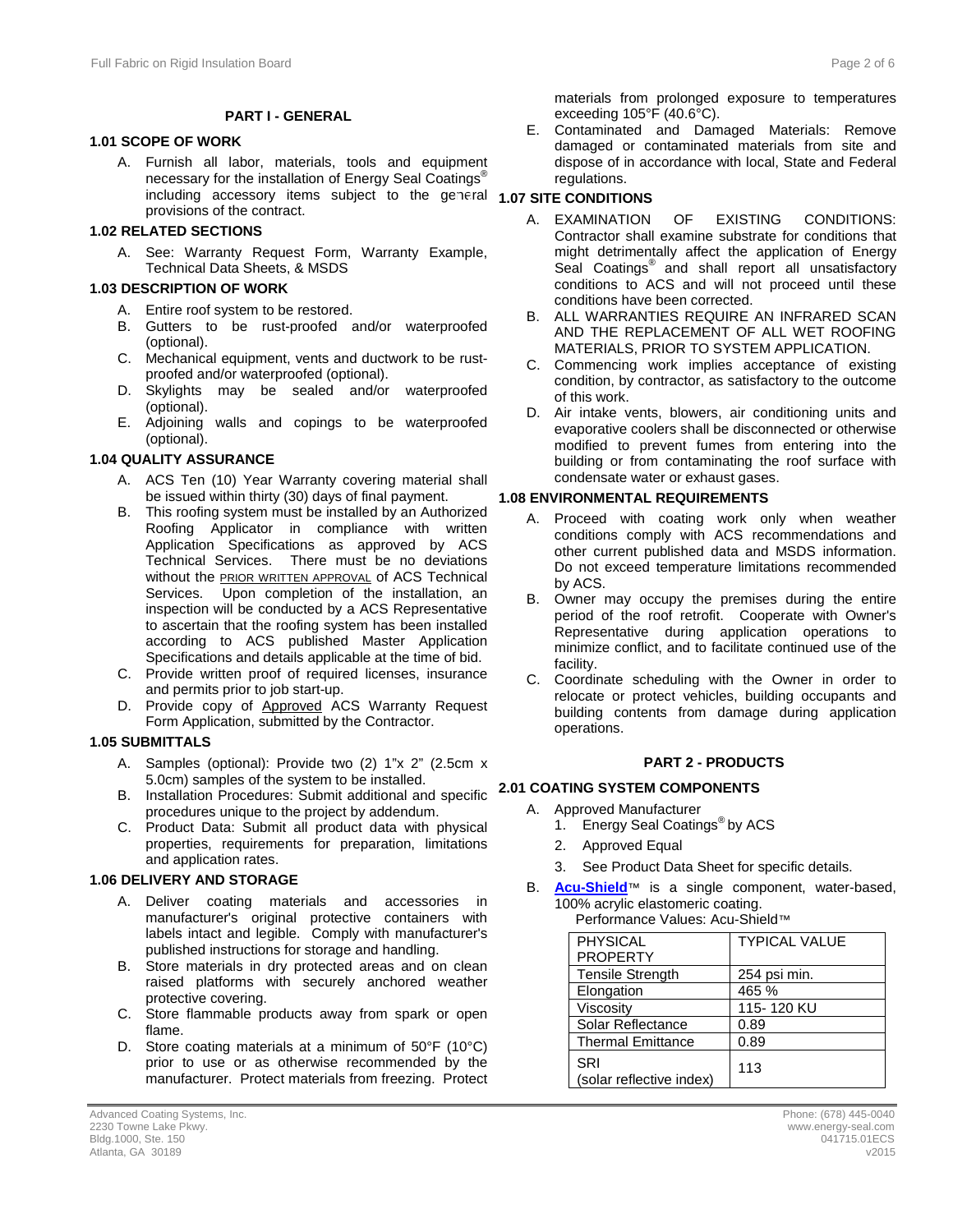C. Recommended coating for tropical environments such as Florida, Hawaii and the Caribbean: Acu-Shield:T™ **[Acu-Shield:T](http://www.energy-seal.com/UserDyn/ACS/pdfs/acu-shield-t.pdf)**™ is a single component, waterbased, 100% acrylic elastomeric coating.

| PHYSICAL                | <b>TYPICAL VALUE</b> |
|-------------------------|----------------------|
| <b>PROPERTY</b>         |                      |
| <b>Tensile Strength</b> | 254 psi min.         |
| Elongation              | 465 %                |
| Viscosity               | 115-120 KU           |
| Percent Solids, weight  | 65%                  |
| Percent Solids, volume  | 51%                  |
| Fungi Resistance        | Zero Growth          |

#### Performance Values: Acu-Shield:T™

#### **2.2 2.02 ACCESSORY MATERIALS AVAILABLE**

- A. **[Acu-Wash](http://www.energy-seal.com/UserDyn/ACS/pdfs/acu-wash.pdf)™:**
- B. A pre-treatment water-soluble detergent surfactant recommended for cleaning surfaces which are to be coated with Energy Seal Coatings® products.
- C. **[Acu-Base Coat](http://www.energy-seal.com/UserDyn/ACS/pdfs/acu-tac.pdf)<sup>TM</sup>**
- D. A single component, water based acrylic coating designed as a bonding agent to secure our Acu-Fabric<sup>™</sup> to roof substrate.
- E. **[Acu-Fabric](http://www.energy-seal.com/UserDyn/ACS/pdfs/acu-fabric-sb.pdf)**™:
- F. A stitch-bonded polyester fabric that comes in varying widths used in conjunction with Acu-Base Coat<sup>TM</sup> and/or Acu-Caulk: BG™ to create a fully adhered fabric reinforced waterproof system for flat and pitched roofs.
- G. Acceptable Insulation Board Materials:
	- 1. **ISO** (Polyisocyanurate) 1.5" (3.81cm) minimum thickness. Max board size 4ft. x 8ft. (1.21m x 2.43m) of mechanically fastened or 4ft. x 4ft. (2.21m x 1.21m) if adhered with Factory Mutual approved roofing adhesive. Boards must be close cell with factory laminated facer.
	- 2. **Expanded Polystyrene** 1.5" (3.81cm) minimum thickness, a minimum of 1.5 lb/ft<sup>3</sup> density. Max board size 4ft. x 8ft. (1.21m x 2.43m) if mechanically fastened or 4ft. x 4ft.  $(1.21m \times 1.21m)$ if adhered with Factory Mutual approved roofing adhesive.
	- 3. **Plywood**  $\frac{3}{4}$ " (1.90cm) minimum thickness tongue and groove exterior B&C grade, non-treated. Plywood is to be adhered with sub-floor adhesive and deck fasteners. Secure as per manufacturers recommendation.
	- 4. **Densdeck**  $\frac{1}{2}$ " (1.27cm) thickness is the normal recommendation. Secure as per manufacturers recommendation.
	- 5. **Tapered ISO** (polyisocyanurate) or **EPS** (expanded polystyrene) can be used to provide positive drainage of water  $-$  1.5" (3.81cm) minimum thickness. Max board size is 4ft. x 4ft. (1.21m x 1.21m) with a slope of not less than  $\frac{1}{4}$ " (2.08cm) per foot (30cm).
- D. Roof Breather Vent:

Passive, wind driven, breather vent with no moving parts installed in roof system to dissipate water vapor from beneath roof membrane. See manufacturers recommendation for installation.

- E. Mechanical Fasteners Use mechanical fasteners with plates. Fastener size and patter layout to be recommended by board manufacturer.
- F. Cant Strips Recommended composite materials are EPS (expanded polystyrene), ISO (polyisocyanurate), wood (non-treated). Cant Strips are to be installed at all internal corners, around curbs and at all solid wall 90° angles on the roof
- G. Unacceptable Board Materials: OSB (any type), Blue Board (Dow Co.), High Density, Perlite and treated plywood.

#### **3 PART 3 - EXECUTION**

#### **3.1 3.01 PREPARATION FOR COATING**

- A. Adhesion test:
	- 1. **Prior to commencing this specification, an ADHESION TEST PATCH must be applied and evaluated after the roof has been properly cleaned.**
- B. Cleaning roof deck before applying the insulation board:<br>1. Apply
	- $Acu-Wash^{\mathsf{TM}}$  using a hand-pump, compression type sprayer, or pressure washing equipment at the rate of 500 sq.ft.  $(46m^2)$  per gallon (3.7 liter).
	- 2. When using a hand-pump sprayer, adjust nozzle to achieve a uniform spray pattern with a 3 to 4 foot (91cm – 122 cm) arc.
	- 3. Use concentrated chlorine solution to treat areas of mildew, fungus or algae.
	- 4. After procedures "1" through "3" above, care should be taken to thoroughly rinse the area with clean water and to flush all residue from the roof surface. Allow the roof to dry completely before proceeding with the application of the insulation board.
- C. Surface condition:
	- 1. Verify that roof surface is smooth, clean and properly prepared to receive insulation board materials.
	- 2. Verify all roof penetrations are properly installed, secured and sealed.
	- 3. Confirm the roof does not have ponding water. Roof deck should have a minimum slope of ¼" (.63cm) per 1' (30.5cm).
	- 4. Make sure all vertical and parapet walls are properly waterproofed.
- D. Drains:
	- 1. Remove the existing clamping ring and clean the bowl and ring. Remove existing roofing material from the drain to provide a clean substrate.
	- 2. Repair the substrate around drain to provide a smooth transition to the roof drain from the ISO or EPS boards.
	- 3. Use a brush to apply Acu-Base Coat™ liberally in and around the drain bowl. While the Acu-Base Coat<sup>™</sup> is still wet, embed strips of  $4"$  wide Acu-FabricTM, from the inside of the drain bowl to the roof deck, making sure the Acu-Fabric™ is smooth and flat, no voids, puckers or wrinkles. Apply an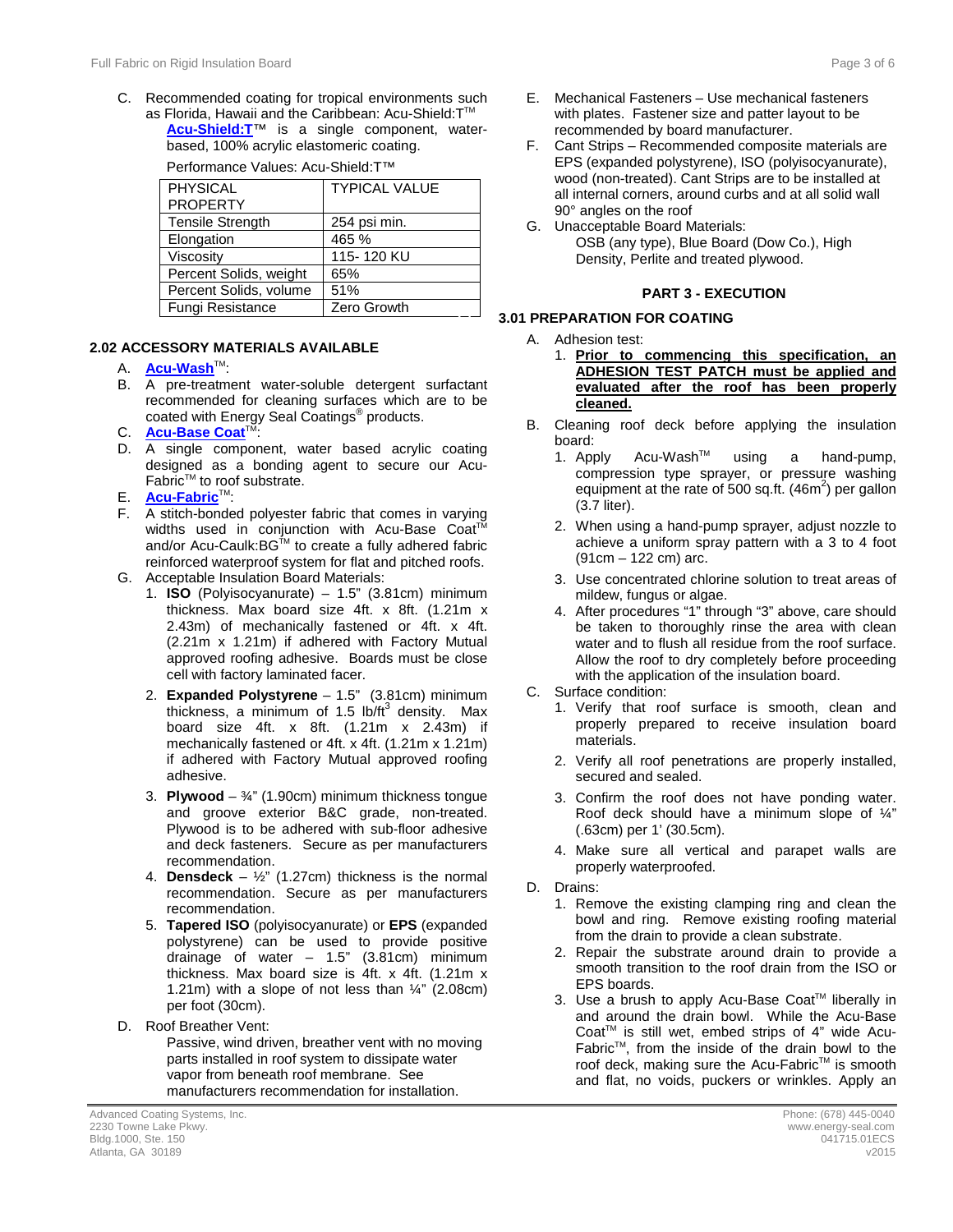additional layer of Acu-Base Coat™ as necessary to totally encapsulate the reinforcing fabric and feather out on to the insulation board.

- 4. Replace clamping ring and leaf guard.
- E. Insulation board installation:
	- 1. Install insulation boards to roof deck with polyurethane adhesive or mechanical fasteners, in accordance with board manufacturer's installation instructions, to meet a minimum wind uplift requirements of Class 1-90. Verify the proper wind uplift requirements with your local building code.
	- 2. Stagger all board joints as recommended by manufacturer.
	- 3. Lay insulation boards with edges touching but not forcibly touching. Cut insulation to fit neatly to perimeter blocking and around penetrations through roof deck.
	- 4. Do not apply more insulation board than can be sealed and waterproofed on the same day.
	- 5. Install cant strips on internal corners, around curbs and at all solid wall 90° angles on the roof.

### **3.2 3.02 Seam Detailing System:**

- A. General:
	- 1. Do not apply coating when moisture is present on the substrate (or under substrate) or if rain is expected before coating system properly cures.
	- 2. Each coat shall be allowed to dry before proceeding with subsequent applications.
	- 3. All seam detailing and coating shall be coated within recommended time period. If application is **3.03 COATING SYSTEM** delayed beyond that time, consult ACS for recommendations.
	- 4. No traffic shall be permitted on the finish coat for a minimum of 3 days. Damage to the surface by other trades shall not be the responsibility of the roofing contractor.
- B. Acu-Base Coat™ and Acu-Fabric<sup>™</sup> Seam Detailing System:

The Acu-Base Coat™ and Acu-Fabric™ system consist of the application of Acu-Base Coat<sup>™</sup> to the seams of the insulation board, while the Acu-Base Coat™ is still wet apply the Acu-Fabric™ onto the wet Acu-Base Coat™. Care should be taken to make sure the Acu-Fabric™ is laid flat with no puckers, wrinkles or folds. Apply a second coat of Acu-Base Coat<sup>™</sup> on top of the Acu-Fabric<sup>™</sup> at a rate of  $25 - 40$  sq.ft. per gallon (.59-.95m<sup>2</sup>/liter). Application of the Acu-Base Coat<sup>TM</sup> is to be made with a short nap roller or an acceptable deck brush. Work the Acu-Base Coat<sup>™</sup> into the Acu-Fabric<sup>™</sup> so there are no bubbles under the Acu-Fabric<sup>TM</sup>. DO NOT SPRAY APPLY THE ACU-BASE COAT™.

1. Insulation board seam detailing:

Using 4" (10.1cm) Acu-Fabric™ and Acu-Base  $\text{Coat}^{\text{TM}}$  (as described above) seal and waterproof all insulation board seams, cracks and non-working joints. Center the 4" (10.1cm) Acu-Fabric™ on the all seams.

2. Roof perimeter:

Using 12" (30.4cm) Acu-Fabric™ and Acu-Base  $Coat^{\mathsf{TM}}$  (as described above) seal and waterproof the entire roof perimeter. Center the Acu-Fabric<sup>™</sup> so that 6 inches (15.2cm) extend up the vertical surface and 6 inches (15.2cm) on to the roof surface.

3. Roof penetrations:

Using 12" (30.4cm) Acu-Fabric™ and Acu-Base Coat™ (as described above) seal all items extending through the insulation board, assuring they are completely waterproof. Center the Acu-Fabric<sup>™</sup> so that 6 inches (15.2cm) extend up the vertical surface and 6 inches (15.2cm) on to the roof surface.

4. Field of roof:

Using 44" (1.1m) Acu-Fabric<sup>™</sup> and Acu-Base Coat<sup>™</sup> (as described above) seal the entire field of the roof. Overlap adjacent runs by 4 inches (10.1cm) at a minimum.

5. Fog coat:

If the Acu-Base Coat™ is dry but too sticky to walk on, a fog coat of Acu-Shield™ may be required. This fog coat can be applied by lightly rolling a coat of Acu-Shield™ onto the Acu-Base Coat™. The fog coat can also be applied by airless spray equipment. Allow the Acu-Shield™ to dry before proceeding.

- A. General:
	- 1. Do not apply coating when moisture is present on the substrate (or under substrate) or if rain is expected before coating properly cures.
	- 2. Wind barriers shall be used if wind conditions could affect the quality of the material being applied.
	- 3. Acu-ShieldTM must cover all intended surfaces completely. An extra pass of Acu-Shield™ may be required at all edges, penetrations, and vertical surfaces such as parapet walls.
	- 4. **Base and finish coats of Acu-Shield**TM **must be applied perpendicular to each other.**
	- 5. Basecoat and primer shall be allowed to cure before proceeding with subsequent applications.
	- 6. All coating and primers shall be coated within recommended time period. If application is delayed beyond that time, consult ACS for primer recommendations.
	- 7. No traffic shall be permitted on the coated roof surface for a minimum of 3 days. Damage to the surface by other trades shall not be the responsibility of the roofing contractor.
- B. Manual Application of Acu-Shield™ as both a base & C. finish coat:
	- 1. As a basecoat; pour 1 gallon (3.7 liter) of Acu-Shield<sup>™</sup> onto roof in a narrow pass for approximately 15 feet (4.5m) long and spread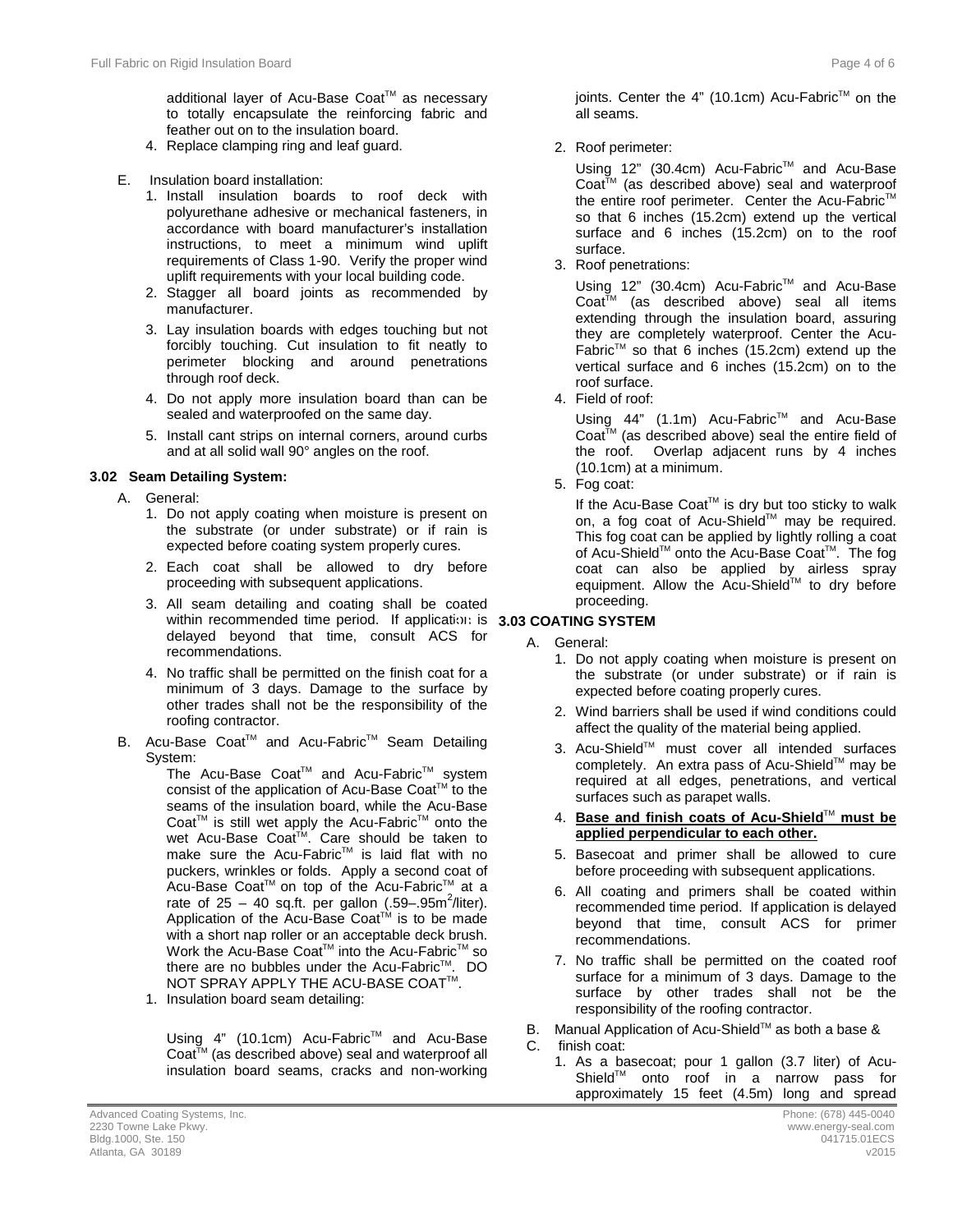approximately 5 feet (1.5m) wide using a 22 mil Wooster Roller Gauge<sup>™</sup> with a 3/16" (4.7mm) short nap 18" (45cm) roller. The minimum application rate of 1.25 gal/100 sq.ft. (4.7 liter/ 9.29 m<sup>2</sup> ) per **3.5 3.06 FIELD QUALITY CONTROL** coat.

2. Repeat steps "B.1" above as the finish coat. Apply finish coat perpendicular to the basecoat.

Application rates of the basecoat and the final coat must be checked periodically to assure proper coating thickness. This shall be done using a wet film gauge, checking film thickness every 500 sq.ft.  $(46m^2)$  during application. Wet film thickness should be no less than 20 mil per coat.

- D. Spray Application of Acu-Shield™ as both a base & **3.07. JOB COMPLETION** finish coat:
	- 1. Spray basecoat of Acu-Shield™ at minimum rate of 1.25 gal/100 sq.ft.  $(4.7 \text{ liter/ } 9.29 \text{ m}^2)$ . Each pass shall overlap the previous pass to insure complete coverage. Contractor needs to figure losses due to surface texture, increasing estimated material requirements, if needed.
	- 2. Spray finish coat of Acu-Shield<sup>™</sup> perpendicular to **the basecoat** at a minimum rate of 1.25 gal/100 sq.ft.  $(4.7$  liter/ 9.29 m<sup>2</sup>). Each pass shall overlap the previous pass to insure complete coverage.
	- 3. Pay special attention to overspray, which can texture or discolor adjoining finished sections. Wind direction should conduct overspray away from finished roofing surfaces.

Application rates of the basecoat and the final coat must be checked periodically to assure proper coating thickness. This shall be done using a wet film gauge, checking film thickness every 500 sq.ft. (46m<sup>2</sup>) during application. Wet film thickness should be no less than 20 mil per coat.

Contactor should estimate coating requirements based on actual experience and they need to figure losses due to applicator proficiency, surface texture, wind, waste, and other factors. Additional material over and above the original estimate may be required.

**NOTE: The recommended gallons for minimum mil thickness is a guideline and should be verified by the contractor to ensure that the minimum mil thickness is applied to the roof surface.** 

#### **3.4 3.04 PONDING WATER**

- 1. As defined by the National Roofing Contractors Association (NRCA), ponding water is water "that remains on a roof surface longer than 48 hours after the termination of the most recent rain event."
- 2. Ponding water on a roof could indicate early roof failure. Every effort must be made to eliminate roof ponds through the use of drains, scuppers or some other mechanical means.

## **3.05 INSTALLATION OF WALKWAYS**

B. In high-traffic areas and around mechanical equipment, walkways should be installed to protect the coating system from damage, or apply an additional layer of the Acu-Shield™ at a rate of 1.5 gallons/100

sq.ft. (5.6 liter/ 9.29  $m^2$ ). Broadcast 3M Granules or approved aggregate into the wet coating, to establish a trafficable surface.

- A. Contractor is to maintain Job Progress Report / Daily Log of work completed as required to assure installation is in accordance with manufacturer requirements. Log is to include progress photo's.
- B. Contractor is to provide on-the-job inspections, technical assistance and material application guidance as it may be necessary to complete the Energy Seal Coatings® System application in accordance with ACS warranty requirements.

- A. Inspect completed roofing system and correct all defects to meet the specification and/or warranty requirements.
	- 1. Transparent or Thin Areas: If areas appear to be undercoated, recoating may be needed to ensure final thickness to meet the ACS specifications.
	- 2. Delamination: Verify that all coated areas appear to be fully adhered to the substrate. A visual inspection looking for typical signs of poor adhesion such as flaking, blistering, peeling, etc. should be made. Re-priming and recoating will be required if such areas are apparent.
	- 3. Pin Holing: Certain job or site conditions may result in pin holing or out gassing during curing of the coating. Again, a visual inspection looking for typical signs of out gassing such as excessive pockmarks, pinholes, etc. should be done. Recoating will be required if such areas are apparent.
	- 4. Blisters: Blisters represent a localized loss of adhesion and the lifting of roof coating film from the underlying surface. The most common cause is water or moisture vapor migrating through from below or above the roof surface. Surface blisters in coating can sometimes be caused by the actual moisture in the liquid coating at the time of application. Blisters can form when the coating dries so rapidly some of the water can't evaporate completely before the coating surface cures. Blisters can also form from moisture trapped in the substrate. Blisters must be removed using a shop knife, repaired with Acu-Caulk:BG™ and top coated with Acu-Shield™.
	- 5. Texture Finish: Heavy patterns, blistering, "skinning", "mud cracking", etc. may appear in the final finish. These may be indicators that too thick a coat or a build-up has occurred or other application problems. Check with ACS for remedial advice.
	- 6. HVAC Equipment: HVAC equipment must be properly plumbed so as to eliminate condensation runoff onto the roof.
- B. Clean up all debris, excess materials, and equipment and remove from site.
- C. Restrict construction traffic and equipment movement on the completed roofing system to only essential personnel. Provide appropriate protection against